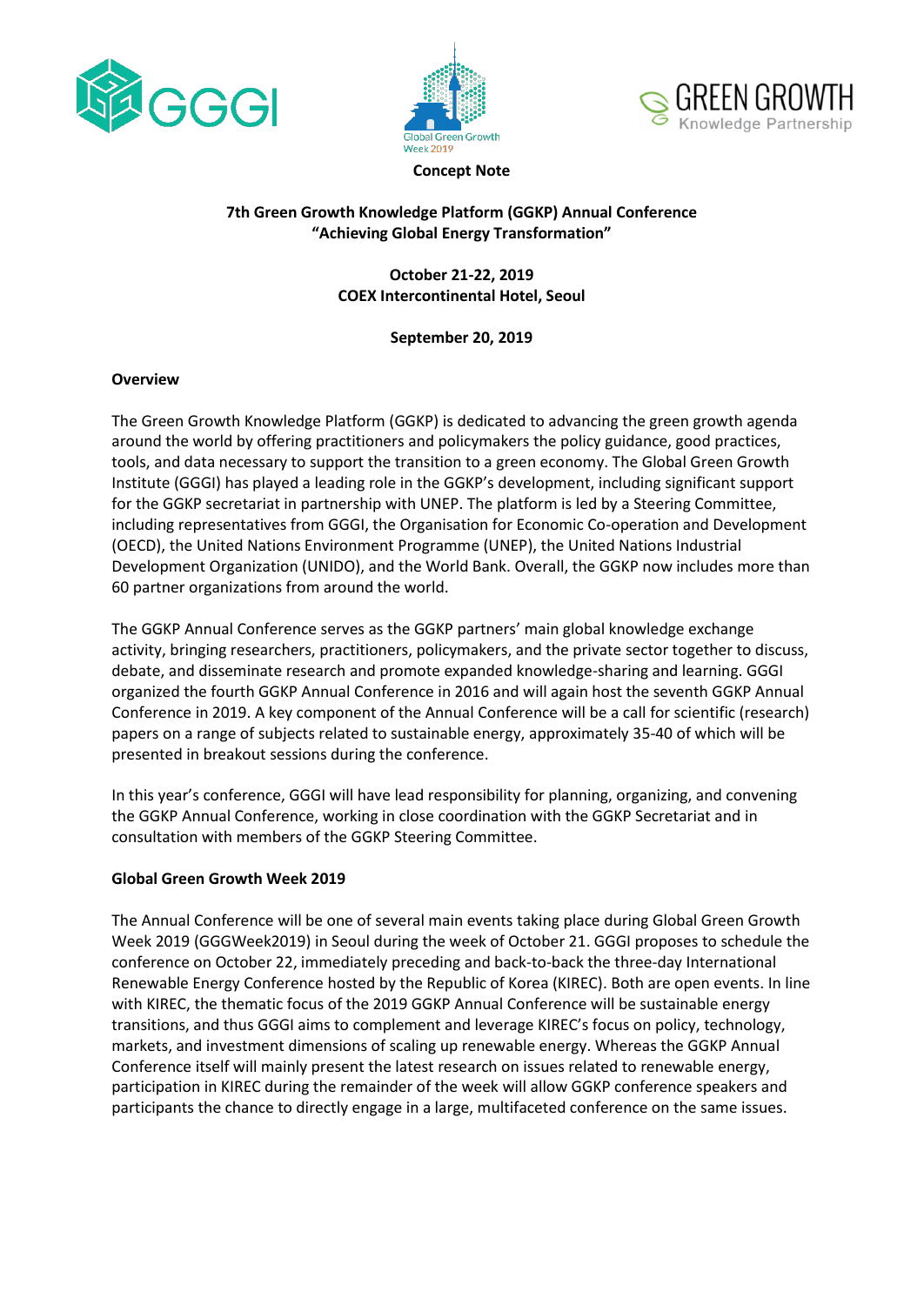## **Objectives and Expected Outcomes**

The main objective of the GGKP Annual Conference 2019 is to advance global thought leadership, discussion, and debate on green energy transformation, and to present key strategies and innovations to promote and accelerate the scale-up of renewable energy and related measures.

Outcomes of the conference are expected to include:

- A collection of the latest research and findings on renewable energy transitions;
- Identification of strategies, innovations, priorities, and recommendation for policy action;
- Stronger partnerships, relationships, and communities of practice among GGKP partners and supporters.

#### **Participants**

The total number of participants is expected to be 200 people. The target audience for the GGKP Annual Conference in 2019 will include:

- **E** officials, practitioners, researchers, and technical specialists working to promote renewable energy transitions from developing countries and emerging economies;
- experts and staff of GGKP Knowledge Partner organizations;
- GGGI Assembly and Council Members;
- individuals planning to participate in KIREC; and
- other independent experts and institutions addressing related issues.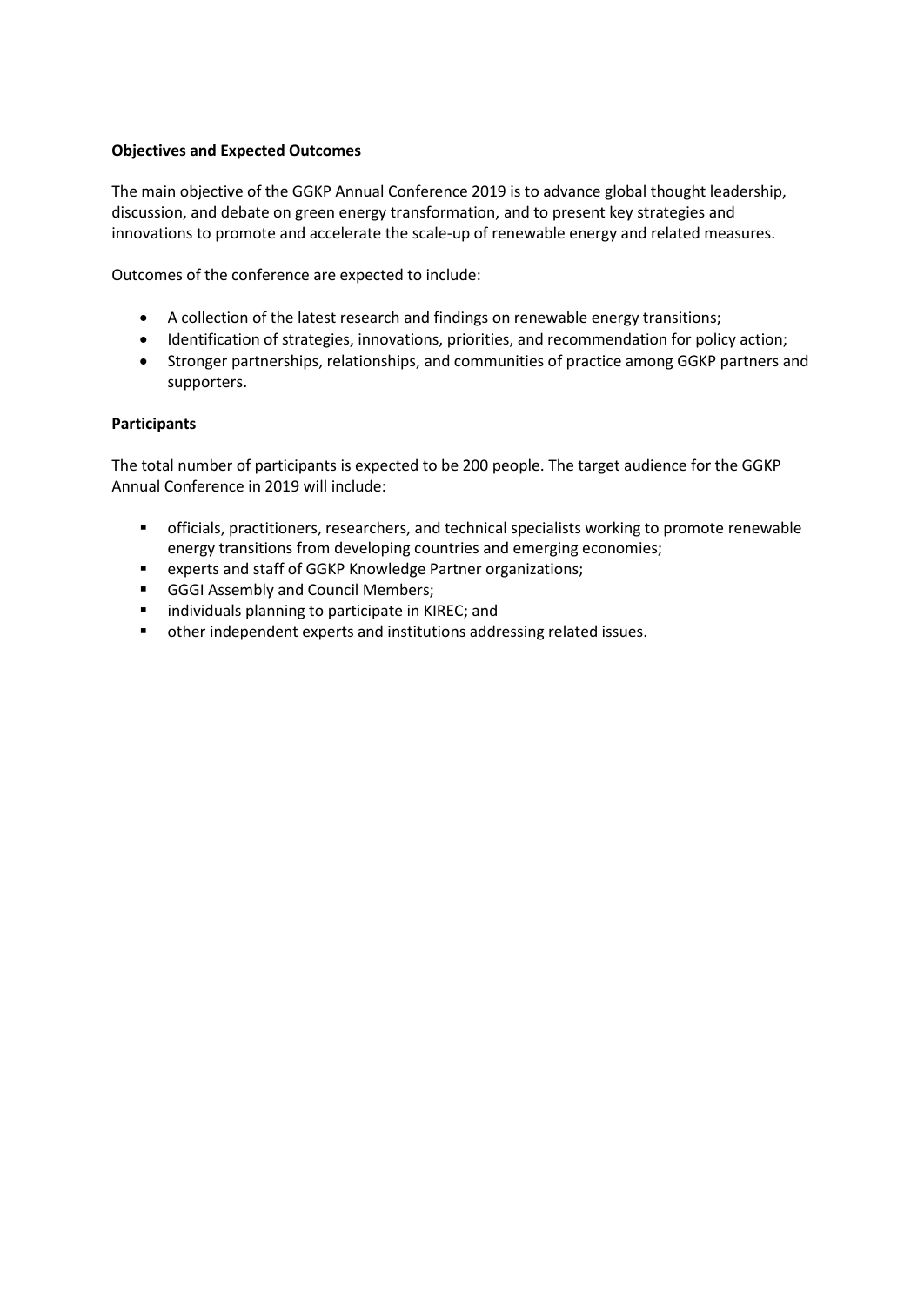





# **Attachment 1. Illustrative Agenda**

## **Day 1 – Monday, October 21**

| <b>Time</b> | <b>Session</b>                                                                                            |
|-------------|-----------------------------------------------------------------------------------------------------------|
| 1300-1400   | Registration                                                                                              |
| 1400-1410   | <b>Welcome and Opening Remarks</b>                                                                        |
| 1410-1420   | Keynote: Accelerating the Renewable Energy Transformation                                                 |
| 1420-1545   | <b>High-Level Panel: Country Perspectives</b>                                                             |
| 1545-1615   | <b>Break</b>                                                                                              |
| 1615-1745   | <b>Parallel Sessions A</b>                                                                                |
|             | Parallel Session A.1: Pathways to the Green Energy Transition                                             |
|             | <b>Parallel Session A.2: Innovative Business and Market Approaches</b>                                    |
|             | <b>Parallel Session A.3: Socially Inclusive Energy Transitions</b>                                        |
|             | Parallel Session A.4: A Greening Infrastructure with Clean Energy (GGKP Partner<br><b>Presentations</b> ) |
| 1745        | Close (no plenary)                                                                                        |
| 1800        | Reception                                                                                                 |

#### **Day 2 – Tuesday, October 22**

| <b>Time</b> | <b>Session</b>                                                                       |
|-------------|--------------------------------------------------------------------------------------|
| 900-915     | Keynote: Accelerating the Renewable Energy Transformation                            |
| 900-1030    | <b>High-Level Panel: Country Perspectives</b>                                        |
| 1030-1100   | <b>Break</b>                                                                         |
| 1100-1230   | <b>Parallel Sessions B</b>                                                           |
|             | Parallel Session B.1: Policy and Planning Approaches for the Green Energy Transition |
|             | <b>Parallel Session B.2: Finance and Investment</b>                                  |
|             | <b>Parallel Session B.3: Decentralized and Small-Scale Applications</b>              |
|             | <b>Parallel Session B.4: Technology and Innovation</b>                               |
| 1230-1400   | Lunch                                                                                |
| 1400-1530   | <b>Parallel Sessions C</b>                                                           |
|             | Parallel Session C.1: Policy and Planning Approaches for the Green Energy Transition |
|             | <b>Parallel Session C.2: Technology Transfer and Scale-Up</b>                        |
|             | <b>Parallel Session C.3: Transforming Energy in Cities</b>                           |